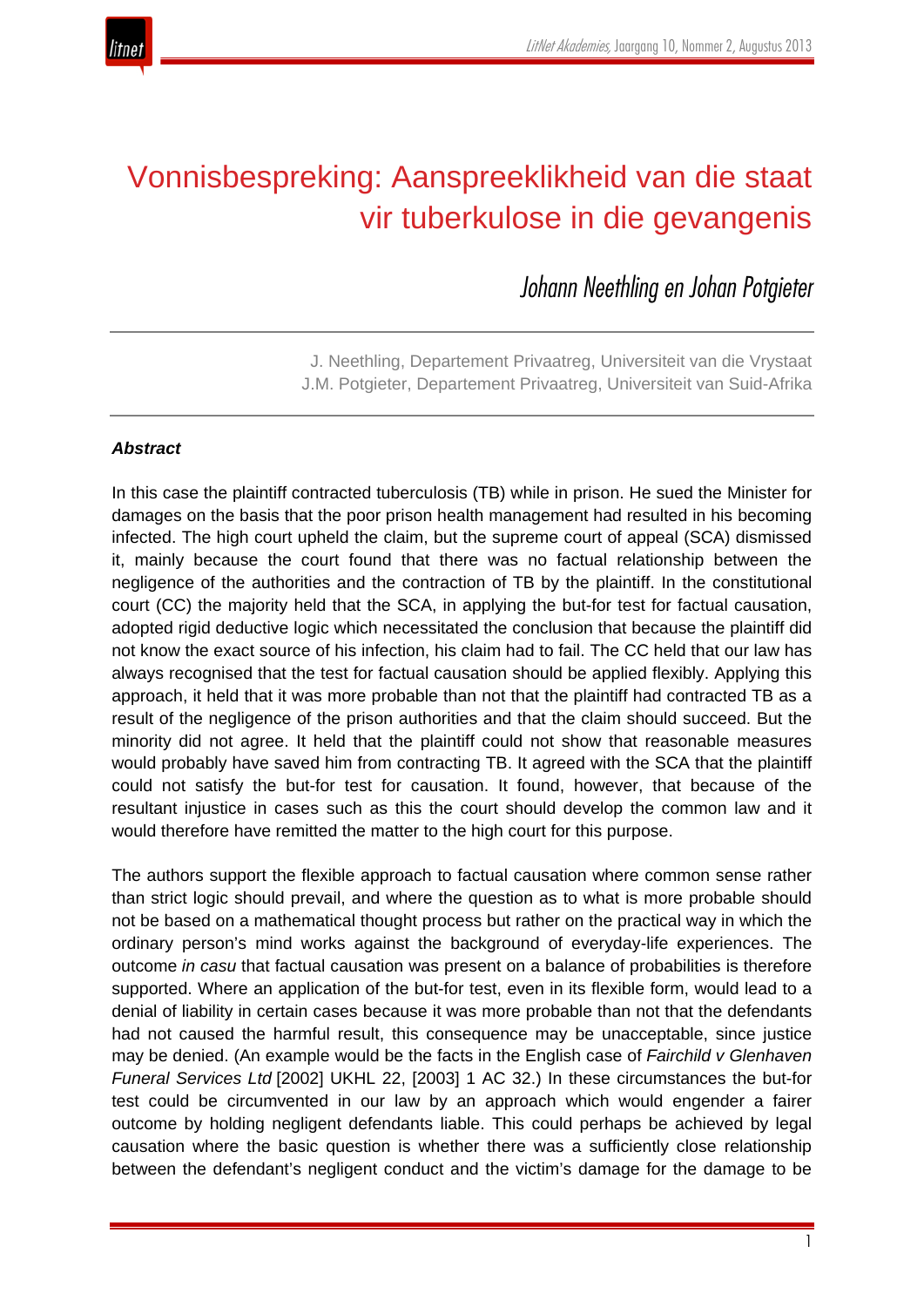

attributed to the defendant, taking into account policy considerations based on fairness, reasonableness and justice. To ascertain whether such a relationship existed, the increased risk of damage caused by the negligent conduct, as suggested by the minority, may play a significant part.

## **1. Inleiding**

Die feite van hierdie saak is kortliks soos volg: Die eiser was vir vier-en-'n-half-jaar in 'n maksimumsekuriteitsgevangenis aangehou. Terwyl hy in aanhouding was, het hy siek geword en is hy met tuberkulose (TB) gediagnoseer. Na sy vrylating stel hy 'n aksie vir skadevergoeding teen die staat in op grond daarvan dat die gevangenisowerheid deur nalatige optrede of met *dolus eventualis* veroorsaak het dat hy TB opgedoen het.

Die verhoorhof (*Lee v Minister of Correctional Services* 2011 6 SA 564 (WKK)) beslis, wat onregmatigheid betref met verwysing na die *locus classicus Minister van Polisie v Ewels* 1975 3 SA 590 (A) 597, dat daar volgens die regsopvattings van die gemeenskap, wat teenswoordig die norme en waardes vervat in die handves van regte moet inkorporeer, 'n regsplig op die gevangenisowerheid gerus het om besmetting met TB te voorkom. Die hof bevind ook dat die betrokke owerheid nalatig opgetree het, omdat skade redelikerwys voorsien- en voorkombaar was, en dat feitelike en juridiese kousaliteit aanwesig was. Aangesien aan al die vereistes vir 'n delik voldoen is, word die staat vir die verweerder se skade aanspreeklik gehou (Neethling 2013:179−80).

In appèl onderskryf die hoogste hof van appèl (*Minister of Correctional Services v Lee* 2012 3 SA 617 (HHA)) die bevinding dat daar 'n plig op die gevangenisowerheid was "to see to the physical welfare of prisoners so far as that is reasonably possible", en dat gevangenes in beginsel 'n aksie vir skadevergoeding tot hulle beskikking het om hul regte te vindikeer. Die hof stem ook saam met die verhoorhof dat die amptenary nalatig opgetree het, maar werp uiteindelik dié hof se beslissing omver op grond daarvan dat die eiser nie kon bewys dat daar 'n feitelike kousale verband tussen die tronkbewaarders se beweerde nalate en die eiser se besmetting met TB was nie (Neethling 2013:181-3).

In die verbygaan kan opgemerk word dat wat die hoogste hof van appèl se beslissing oor feitelike kousaliteit betref, dit wil voorkom of die hof eerder met die probleem van relevansie van nalatigheid as oorsaaklikheid te doen gehad het (Neethling 2013:185-6; vgl. Neethling en Potgieter 2010:165, 195 vn. 59). Hierbenewens is dit in elk geval eienaardig waarom die hoogste hof van appèl hom hoegenaamd met onregmatigheid (en nalatigheid) bemoei het. Soos appèlregter Nugent in *First National Bank of South Africa Ltd v Duvenhage* 2006 5 SA 319 (HHA) 320−1 (sien ook *mCubed International (Pty) Ltd v Singer* 2009 4 SA 471 (HHA) 479) opgemerk het, kan feitelike kousaliteit in gepaste gevalle by die verhoor eerste aan die orde kom en afgehandel word – dit wil sê selfs voor byvoorbeeld onregmatigheid en nalatigheid – en hierdie was waarskynlik so 'n geval (Neethling en Potgieter 2010:185 vn. 4).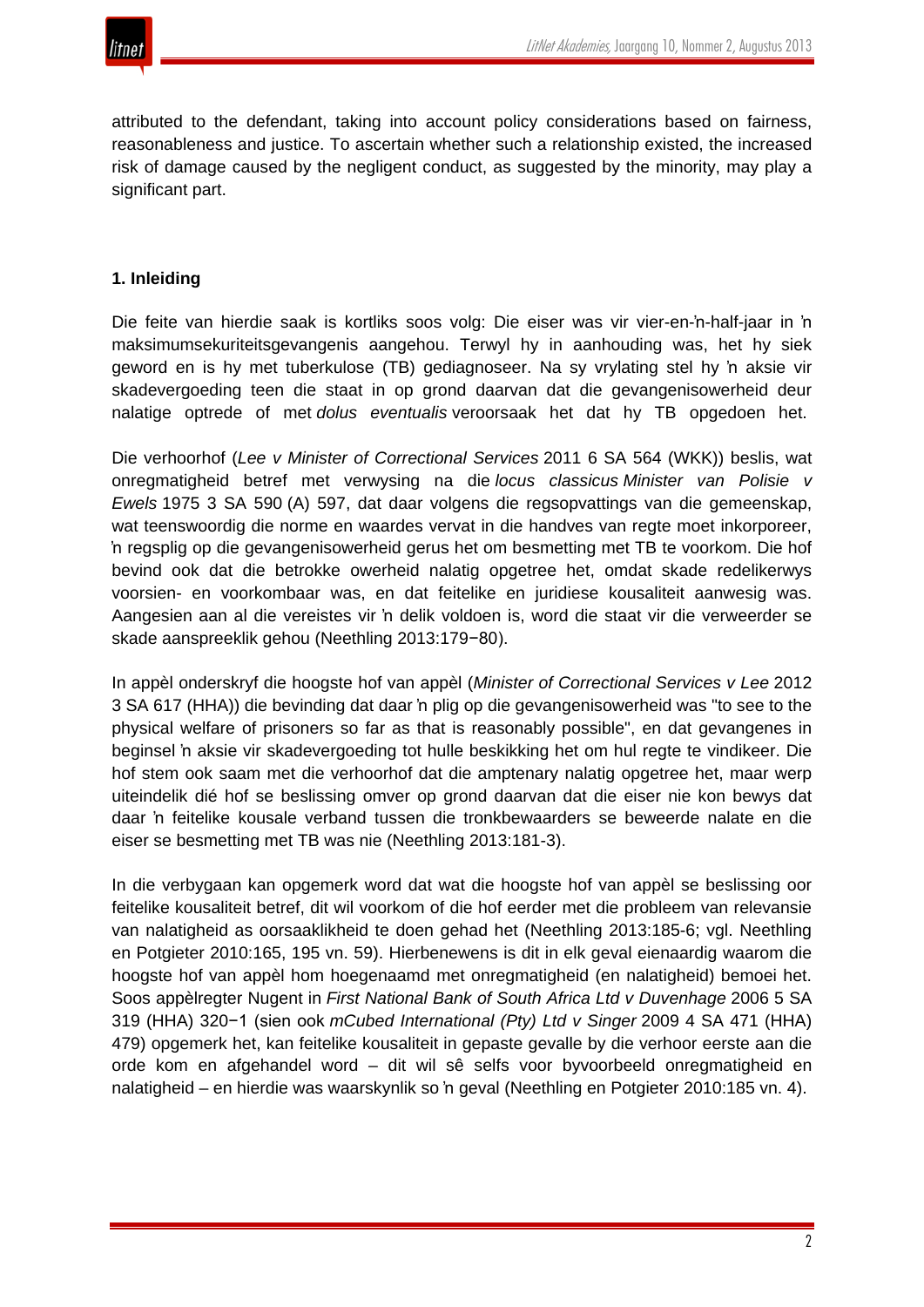

## **2. Meerderheidsuitspraak van die konstitusionele hof**

# *2.1 Inleiding*

Dit bring ons by die beslissing in die konstitusionele hof. In haar meerderheidsuitspraak wys regter Nkadinde (par. 23) daarop dat die primêre kwessie verband hou met die kousaliteitsvraag. (Op ander aspekte van die uitspraak, onder meer die eis vir grondwetlike skadevergoeding, word nie hier ingegaan nie.) Die applikant voer aan dat die hoogste hof van appèl verkeerd was in sy bevinding dat 'n kousale verband ontbreek het en versuim het om die benadering in *Minister of Safety and Security v Van Duivenboden* 2002 6 SA 431 (HHA) aangaande die bewyslas by die bepaling van 'n kousale verband te volg. Hierin word die applikant gesteun deur die amici wat ook tot die geding toegetree het. Volgens die amici is die benadering van die hoogste hof van appèl in twee opsigte gebrekkig (par. 26):

[F]irst, the application of the but-for test is inconsistent with the articulation of the test in *Van Duivenboden* and second, if on the correct application of the test the applicant will not be entitled to relief, the but-for test should be developed in accordance with the spirit, purport and objects of the Bill of Rights … as well as the norms and values which underlie the Constitution. In addition, the amici do not reject the "prudent and fair" approach that the common law test is meant to engender. Rather, it is concerned with what appears to be a mechanical application of the test which results in an injustice.

Alvorens regter Nkabinde haar op kousaliteit toespits, verklaar sy (par. 37) dat sy saamstem met die howe benede dat die gevangenisowerheid onregmatig opgetree het weens hulle versuim "to have reasonably adequate precautions against contagion, which was the foundation of the claim". Sy stem ook saam dat daar nalatige verbreking van die amptenary was van 'n regsplig om 'n voldoende stelsel vir die bestuur van TB in die gevangenis te handhaaf. Sy beperk haar uitspraak dus tot die vraag of sodanige nalatige versuim die besmetting van die eiser met TB veroorsaak het, aangesien slegs "causal negligence can give rise to legal responsibility".

Voordat ons regter Nkabinde se uitspraak in hierdie verband onder die loep neem, is dit miskien wenslik om enkele opmerkings oor die onregmatigheids- en nalatigheidsvereiste te maak.

# *2.2 Onregmatigheid*

Onregmatigheid word in die huidige verband bepaal aan die hand van die vraag of daar 'n regsplig op die gevangenisowerheid gerus het om na die welsyn van gevangenes om te sien, en dít weer word met verwysing na die regsoortuiging van die gemeenskap vasgestel (sien oor lg. begrip Neethling en Potgieter 2010:38 e.v.; *McCarthy Ltd t/a Budget Rent a Car v Sunset Beach Trading 300 CC t/a Harvey World Travel* 2012 6 SA 551 (NGP) 563–4). Regter Nkabinde (par. 53) verklaar: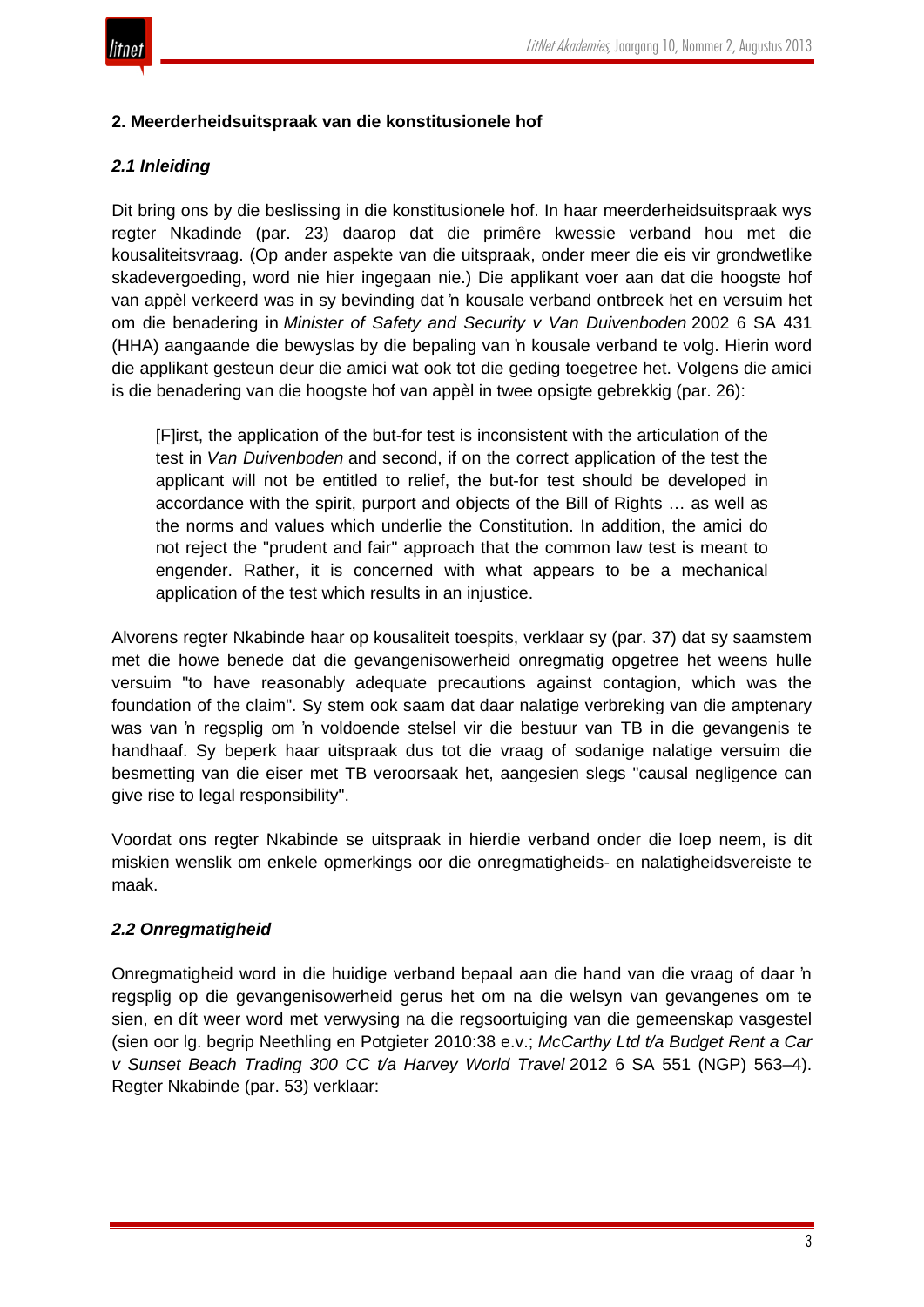In *Ewels* [597] it was held that our law had reached the stage of development where an omission is regarded as unlawful conduct when the circumstances of the case are of such a nature that the legal convictions of the community demand that the omission should be considered wrongful. This open-ended general criterion has since evolved into the general criterion for establishing wrongfulness in all cases, not only omission cases. The imposition of wrongfulness under this enquiry is determined with reference to considerations of public and legal policy, consistent with constitutional norms.

Alle relevante faktore, ook regsvoorskrifte, moet oorweeg word om vas te stel of bedoelde regsplig aanwesig is al dan nie (Neethling en Potgieter 2010:60 e.v., 69–73). In die huidige verband word die regsplig nie alleen grondwetlik en statutêr ontleen nie, maar was dit ook reeds 'n gevestigde beginsel van die gemenereg. Artikel 35(2)(e) van die Grondwet bepaal naamlik dat elke gevangene die reg het "op omstandighede van aanhouding wat met menswaardigheid rekening hou, met inbegrip van, minstens, oefening en die voorsiening, op staatsonkoste, van toereikende huisvesting, voeding, leesstof en mediese behandeling" (sien bv. *B v Minister of Correctional Services*1997 2 All SA 574 (K); Van Wyk 1997:701– 5; *Lee* (HHA) 624). Statutêr verplig artikel 12(1) van die CorrectionalServices Act 111 van 1998 die gevangenisowerheid "to provide, within its available resources, adequate health care services, based on the principles of primary care, in order to allow every inmate [of a prison] to lead a healthy life" (sien ook *Lee* (HHA) 624; *Lee* (KH) par. 65). Wat die gemenereg betref, beskryf appèlregter Brand die regsplig in die huidige verband soos volg in *Minister van Veiligheid en Sekuriteit v Geldenhuys* 2004 1 SA 515 (HHA) 528–9:

Wat betref onregmatigheid moet in gedagte gehou word dat wat die polisie onder hierdie hoof ten laste gelê word, neerkom op 'n late of versuim ... In bepaalde omstandighede kan die vraag na die bestaan van 'n regsplig om positief op te tree, erg problematies wees. In 'n saak soos die onderhawige lê die antwoord op hierdie vraag egter voor die hand. Dit is so omdat hierdie Hof reeds meer as 25 jaar gelede – in *Minister of Police v Skosana* 1977 (1) SA 31 (A) 40A-C – in 'n saak, soortgelyk aan die onderhawige, beslis het dat die polisie, net soos die gevangenisdiens, regtens verplig is om toe te sien dat aangehoudenes in hulle sorg sodanige mediese behandeling ontvang as wat redelikerwys nodig mag wees ... Die uitdruklike konstitusionele waarborg in a 35(2)(e) van die Grondwet waarvolgens elke aangehoudene "op toereikende mediese behandeling" geregtig is, het dus nie 'n bestaande gemeenregtelike beginsel verander nie, maar dit verskans en onderstreep.

#### *2.3 Nalatigheid*

In hierdie verband is dit onverstaanbaar waarom al drie die *Lee-*sake aanvaar dat nalatigheid 'n vereiste vir die gevangenisowerheid se deliktuele aanspreeklikheid is aangesien die appèlhof in *Minister of Justice v Hofmeyr* 1993 3 SA 131 (A) bevestig het dat, soos by onregmatige vryheidsontneming (sien Neethling e.a. 2005:2019 die staat skuldloos vir die aantasting van die fisies-psigiese integriteit van gevangenes aanspreeklik is. Dit is veral die geval omdat dieselfde beleidsoorwegings wat skuldlose aanspreeklikheid van die staat vir onregmatige vryheidsontneming regverdig, ook in hierdie gevalle geld. Dit behoef geen betoog nie dat vanweë die uiters ongelyke verhouding tussen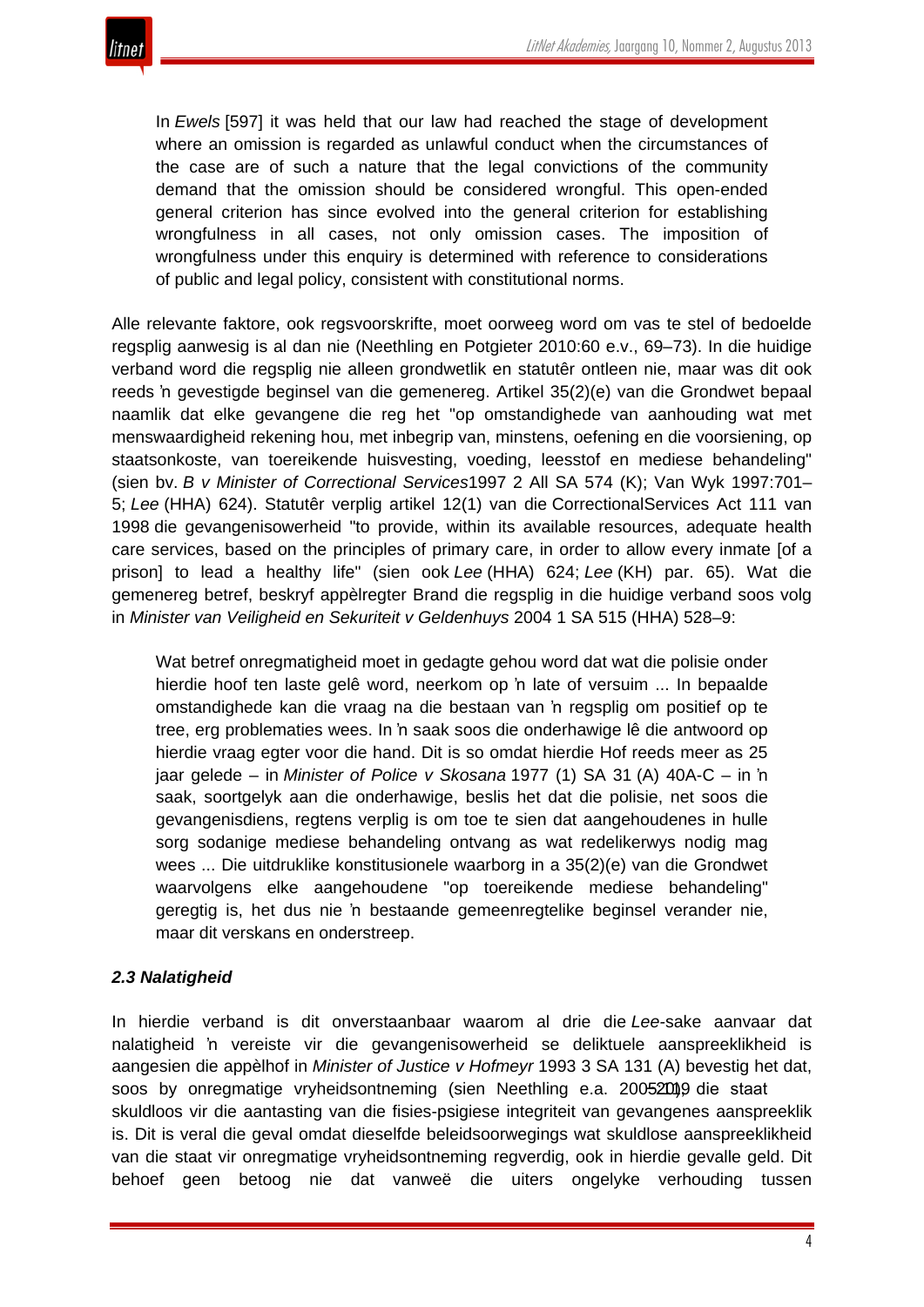

gevangenisowerheid en gevangene, gevangenes ook wat hulle fisies-psigiese integriteit betref, grootliks aan die genade van tronkbewaarders uitgelewer is en daarom tot die mees kwesbare groep in ons samelewing behoort. Dit word ook deur regter Nkabinde (par. 65), met verwysing na *Lee* (HHA) 624, 625–6, beklemtoon:

It is indeed so that "[p]risoners are amongst the most vulnerable in our society to the failure of the state to meet its constitutional and statutory obligations", and that "a civilised and humane society demands that when the state takes away the autonomy of an individual by imprisonment it must assume the obligation … inherent in the right … to 'conditions of detention that are consistent with human dignity'." I thus agree that "there is every reason why the law should recognise a claim for damages to vindicate [the prisoners'] rights." To suggest otherwise, in circumstances where a legal duty exists to protect Mr Lee and others similarly placed, will fail to give effect to their rights to human dignity, bodily integrity and the right to be detained in conditions that are consistent with human dignity under the Constitution, including at least exercise and the provision, at state expense, of adequate accommodation, nutrition, and medical treatment.

Daarom behoort die staat in hierdie gevalle skuldloos aanspreeklik te wees (Neethling 2013:178–9). Die bevinding dat die bewaarders hul regsplig verbreek en daarom onregmatig teenoor die eiser opgetree het, was dus afdoende om aanspreeklikheid in beginsel te vestig (sien ook Neethling 2013:184).

# *2.4 Kousaliteit*

Om nou terug te keer na regter Nkabinde se uitspraak oor kousaliteit (parr. 38–41). Sy bevestig tereg dat terwyl feitelike kousaliteit 'n feitevraag behels, juridiese kousaliteit met beleid te make het wat verhinder dat aanspreeklikheid onbeperk uitkring. Vir feitelike kousaliteit word die *conditio sine qua non*- of *but for*-teorie toegepas. Volgens hierdie toets is "the enquiry to determine a causal link, put in its simplest formulation, [...] whether 'one fact follows from another'". Sodoende kry die formulering van 'n feitelike kousale verband wat Van Rensburg (1970:141, 152; sien ook Neethling en Potgieter 2010:195; vgl. Loubser en Midgley 2010:80) meer as 40 jaar gelede voorgestel het, uiteindelik erkenning in ons hoogste hof. In die geval van positiewe optrede moet die gedrag weggedink word om feitelike kousaliteit te bepaal, terwyl in die geval van 'n late, 'n positiewe handeling vir hierdie doel by die feite ingedink moet word. Alhoewel die regter (par. 41) in laasgenoemde verband verklaar dat redelike gedrag van die verweerder in die feite ingelees moet word, kwalifiseer sy dit tereg soos volg in voetnoot 17:

Some authors [sy verwys na die 2006-uitgawe van Neethling en Potgieter; vgl. Neethling en Potgieter 2010:195 vn. 58] are of the view, and I agree, that the insertion of the reasonable conduct of the defendant into the set of facts is said to have the potential to cause confusion between factual causation and negligence. What must be determined first is whether the wrongdoer could have done anything to prevent the relevant consequence (and only then, whether the reasonable person in the position of the defendant would have prevented the consequence).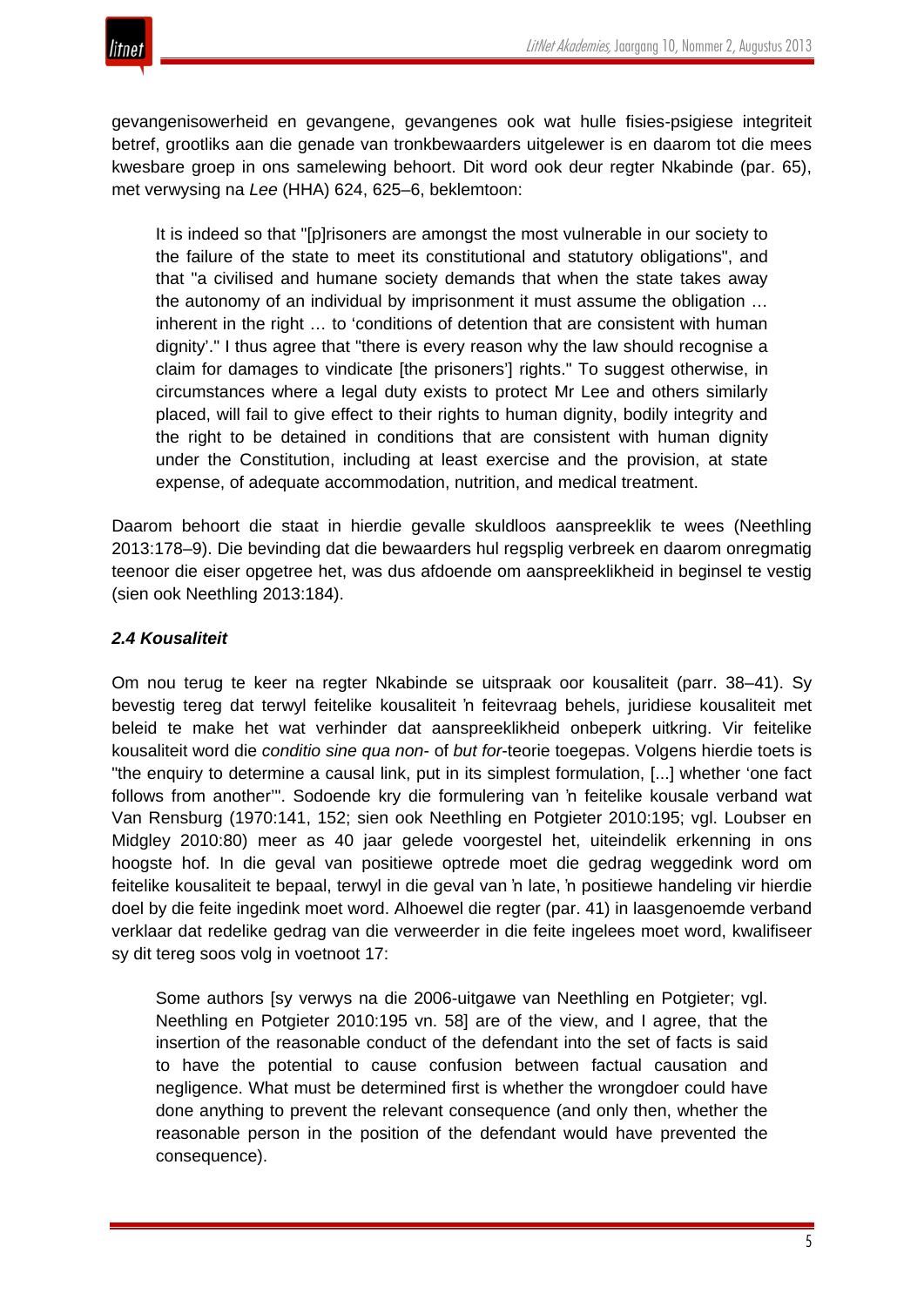

Feitelike kousaliteit moet ook van onregmatigheid onderskei word. Daarom is die stelling van regter Nkabinde (parr. 56, 57) dat by die toepassing van die *conditio sine qua non*benadering by 'n late, die late deur "a hypothetical course of lawful conduct" (sien ook *International Shipping Co (Pty) Ltd v Bentley* 1990 1 SA 680 (A) 700; *Minister of Finance v Gore* 2007 1 SA 111 (HHA) 125) vervang moet word, vatbaar vir kritiek. Soos blyk uit die *dictum* van regter Nkabinde hier bo, is die vraag na kousaliteit of die dader enigiets kon gedoen het om die gewraakte gevolg te voorkom, en nie of *regmatige* optrede – dit wil sê waar die dader die regsplig volkome nagekom het – die gevolg sou voorkom het nie, want dan word onregmatigheid en feitelike kousaliteit verwar (Neethling en Potgieter 2010:195 vn. 58; Neethling 2013:185).

Regter Nkabinde (parr. 42–3) beklemtoon vervolgens dat sy 'n soepele benadering tot feitelike kousaliteit voorstaan. Sy verklaar dat "the rule regarding the application of the [butfor] test in positive acts and omission cases is not inflexible. There are cases in which the strict application of the rule would result in an injustice, hence a requirement for flexibility". Ongelukkig word hierdie benadering nie deur die hoogste hof van appèl nagevolg nie, selfs al is hier aanvaar dat dit meer waarskynlik is as nie dat die eiser TB in die tronk opgedoen het. Volgens haar (par. 44) het die appèlhof fouteer deur "a rigid deductive logic" toe te pas wat die gevolgtrekking genoop het dat, omdat die eiser nie geweet het wat die presiese bron van sy besmetting was nie, hy moes aangetoon het dat "reasonable systemic adequacy" die risiko van besmetting heeltemal sou uitgeskakel het. Dit word nie deur ons reg vereis nie (par. 45). Die soepel benadering tot feitelike kousaliteit het volgens haar 'n lang geskiedenis in ons reg en is nog nooit versaak nie.

Weens die belangrikheid van hierdie benadering is dit noodsaaklik om betreklik uitvoerig te verwys na die bronne waarop regter Nkabinde steun. Sy verwys (parr. 46−7) na *Kakamas Bestuursraad v Louw* 1960 2 SA 202 (A) 220 (sien ook *Siman & Co (Pty) Ltd v Barclays National Bank Ltd* 1984 2 SA 888 (A) 91-78), wat verklaar dat kousaliteit nie altyd deur streng navolging van logika beantwoord kan word nie, maar dat gesonde verstand soms die deurslag moet gee. Die mees resente *dicta* oor die soepele benadering kan gevind word in onder andere *Minister of Finance v Gore* 2007 1 SA 111 (HHA) par. 33 (sien ook *Minister of Safety and Security v Van Duivenboden* 2002 6 SA 431 (HHA) 449). In *Gore* (par. 33) word die benadering wat gevolg word by die kwyt van die bewyslas met betrekking tot feitelike kousaliteit soos volg beskryf:

With reference to the *onus* resting on plaintiff, it is sometimes said that the prospect of avoiding the damages through the hypothetical elimination of the wrongful conduct must be more than 50%. This is often followed by the criticism that the resulting all-or-nothing effect of the approach is unsatisfactory and unfair. A plaintiff who can establish a 51% chance, so it is said, gets everything, while a 49% prospect results in total failure. This, however, is not how the process of legal reasoning works. The legal mind enquires: What is more likely? The issue is one of persuasion, which is ill–reflected in formulaic quantification. The question of percentages does not arise … Application of the "but for" test is not based on mathematics, pure science or philosophy. It is a matter of common sense, based on the practical way in which the ordinary person's mind works against the background of everyday-life experiences.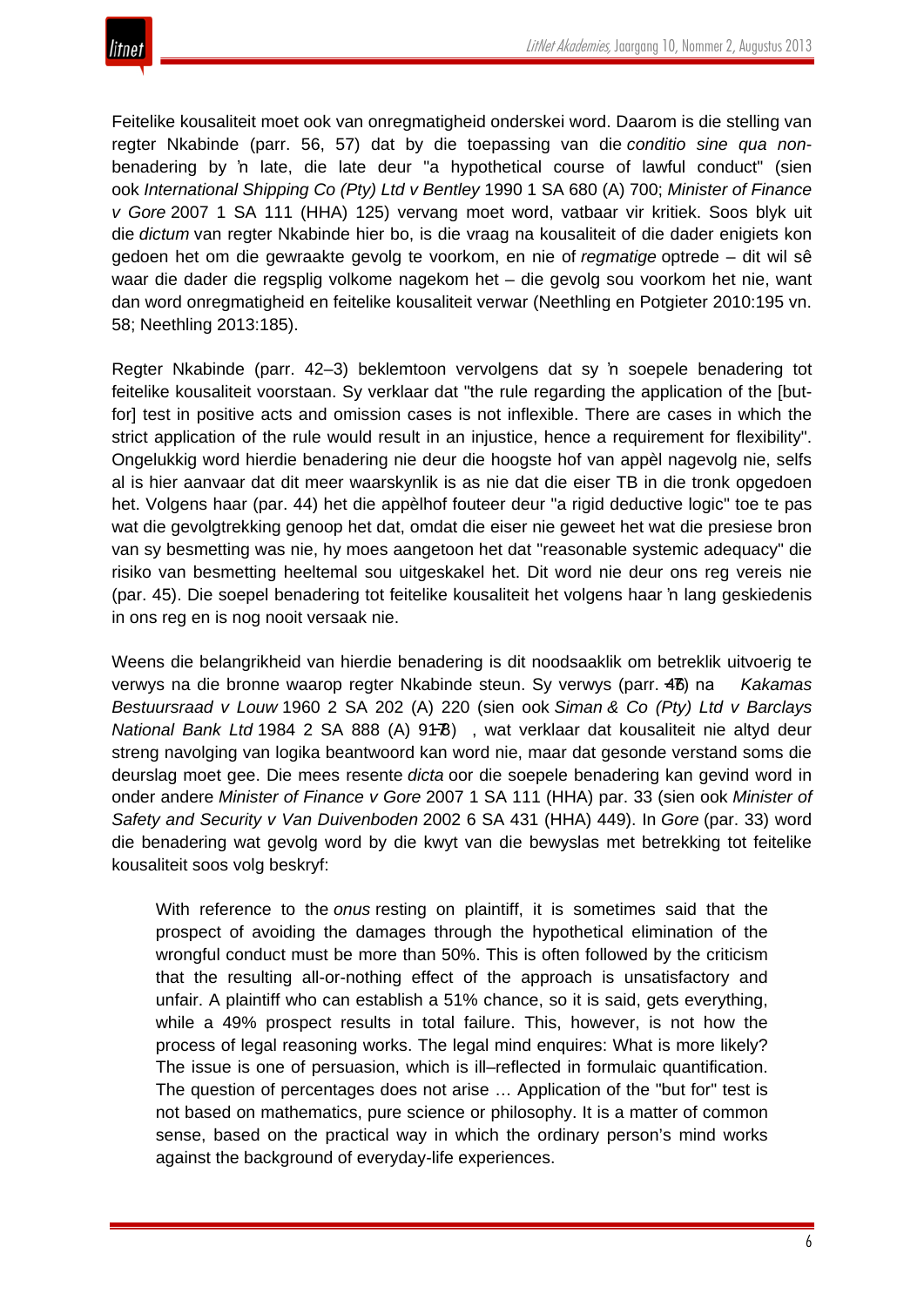

Die benadering dat gesonde verstand soms bo streng logika gehandhaaf moet word, geld ook by die *but for*-benadering (par. 49). Die *but for*-benadering faal byvoorbeeld volkome in gevalle van sogenaamde kumulatiewe veroorsaking, dit wil sê waar 'n mens te make het met gevalle waar meerdere handelinge 'n bepaalde gevolg veroorsaak, soos waar sowel X as Y op dieselfde oomblik vir Z 'n doodskoot deur die kop gee. Die toepassing van*conditio sine qua non* maak dit in so 'n geval moontlik om tot die absurde gevolgtrekking te kom dat nóg X, nóg Y Z se dood veroorsaak het. Die "direct common-sense approach of the man in the street", soos dit gestel is in *Portwood v Svamvur* 1970 4 SA 8 (RA) 15 (sien ook *Ncoyo v Commissioner of Police, Ciskei* 1998 1 SA 128 (CkSC) 137; *Silver v Premier, Gauteng Provincial Government* 1998 4 SA 569 (W) 575; Loubser en Midgley 2010:79–80; Neethling en Potgieter 2010:191; vgl. *Siman & Co (Pty) Ltd v Barclays National Bank Ltd* 1984 2 SA 888 (A) 914–5, waarna regter Nkabinde (parr. 48–9 ook verwys)), verskaf dus 'n voldoende antwoord: sowel X as Y het Z se dood veroorsaak:

I think it would be quite profitless to expect C, the injured bystander, to have to try and prove what might or might not have happened if one or other of A or B had not been negligent [die regter bedoel "had not acted"]. The proper approach surely is the direct common sense approach of the man in the street and, in the example given, he would, without doubt, simply say: "Of course they are both to blame." This is how I propose to approach the facts of this case.

(Hierdie benadering vind ook erkenning in artikel 3:102 van die beginsels van die Europese deliktereg soos voorgestel deur die European Group on Tort Law (2005:44) wat soos volg lui: "In the case of multiple activities, where each of them alone would have caused the damage at the same time, each activity is regarded as a cause of the victim's damage.")

Ons reg vereis dus nie as onbuigsame reël die vervanging van onregmatige optrede deur hipotetiese, regmatige optrede by die toepassing van die *but for*-toets vir feitelike kousaliteit nie (par. 50). Bowendien sou sodanige benadering normatiewe oorwegings by feitelike kousaliteit betrek, wat die onderskeid tussen feitelike en juridiese kousaliteit onnodig sou vertroebel (par. 51). Aangesien beleidsoorwegings in ons reg voldoende by die onregmatigheidselement hanteer word, is daar geen dwingende rede om feitelike kousaliteit met sodanige oorwegings te belas nie (par. 53; sien egter Van der Walt en Midgley 2005:199, wat ten onregte aanvaar dat feitelike kousaliteit normatiewe elemente bevat; vgl. Du Plessis 2010:550; Loubser en Midgley 2010:82, 84). Volgens regter Nkabinde (par. 55) was daar dus geen rede wat die hof van eerste instansie verhinder het – en dit het dié hof inderdaad gedoen – om die vraag na kousaliteit eenvoudig te beantwoord deur te vas te stel of die eiser se gevangesetting meer waarskynlik die oorsaak van sy tuberkulose was as wat die geval sou gewees het indien hy nie in daardie omstandighede gevange gehou is nie. Volgens haar word dieselfde resultaat deur die toepassing van die*but for*-toets bereik: "[T]his hypothetical exercise shows that probable cause has been proved" (parr. 56–8). Uiteindelik bevind sy (par. 62) ook dat indien die gevangenisowerheid 'n doeltreffende teen-TB-stelsel tydens die eiser se gevangehouding gehad het, die waarskynlikhede hulle sou begunstig het. Maar omdat daar geen sodanige stelsel bestaan het nie, is dit geregverdig om die afleiding te maak dat die afwesigheid van so 'n stelsel waarskynlik die wyse is waarop die eiser die siekte opgedoen het. Die regter bevind gevolglik dat feitelike kousaliteit aanwesig was en stem nie saam met die benadering van die hoogste hof van appèl dat feitelike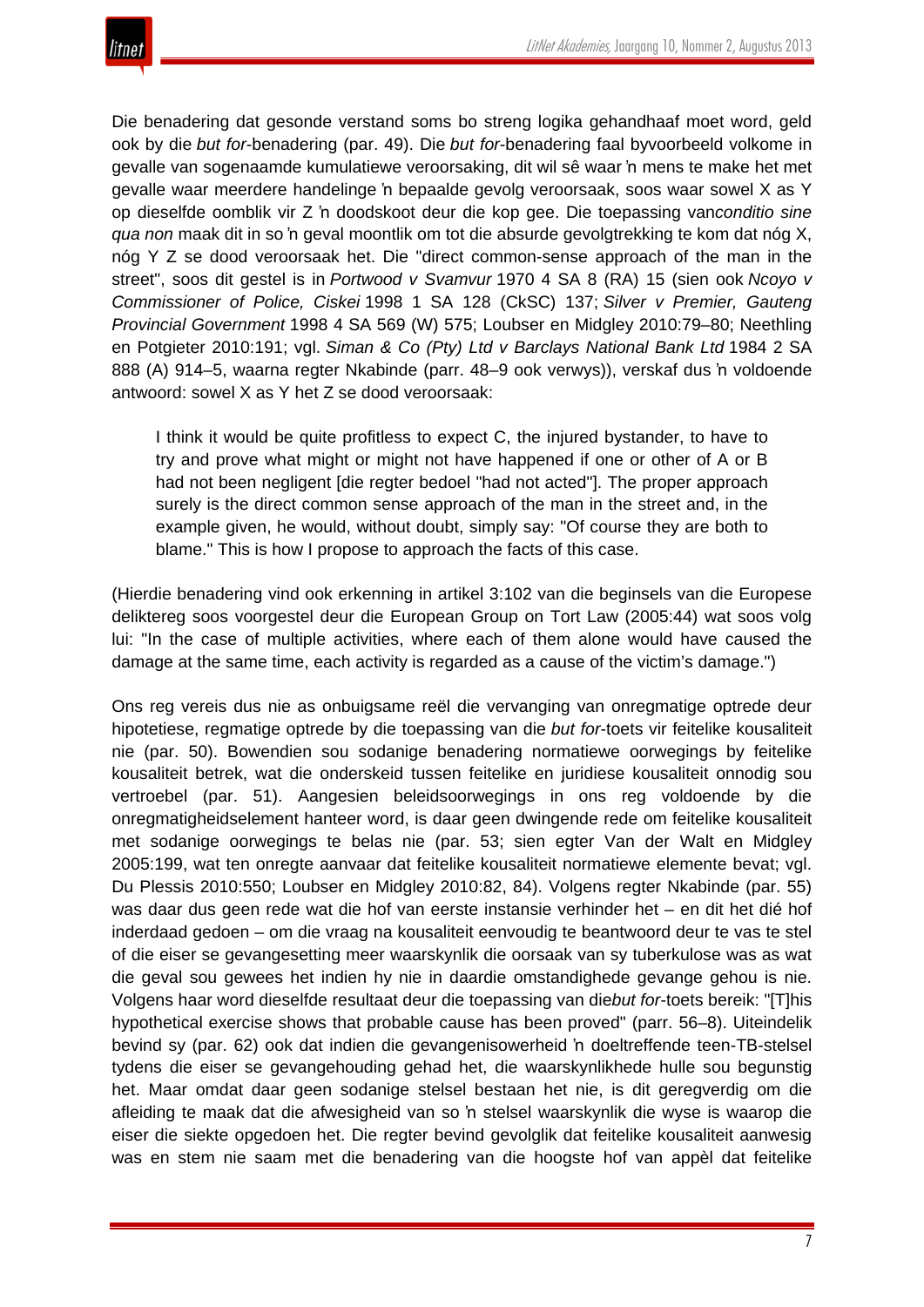

kousaliteit in die huidige omstandighede net bewys kan word indien die eiser die spesifieke bron van besmetting kan identifiseer nie. Sy verklaar (par. 63):

The implication of that kind of inexorable logic is that factual causation under our law can never be proved where the specific incident or source of infection cannot be identified. This means that even wrongful and negligent conduct of correctional facility authorities can by no means, in those instances, lead to delictual liability. Fortunately, in my view, our law relating to factual causation does not require that kind of inflexibility in determining factual causation.

Die vrees vir onbeperkte aanspreeklikheid wat deur 'n soepele benadering tot feitelike kousaliteit en die verslapping van die *conditio sine qua non*-toets in bepaalde gevalle teweeggebring kan word, word volgens regter Nkabinde besweer deur die ontwikkeling van die redelikheidstoets vir onregmatigheid (par. 74). Laasgenoemde toets behels volgens haar die vraag of dit redelik is om die verweerder aanspreeklik te hou en is nie beperk tot die redelikheid van die verweerder se optrede nie, wat met die nalatigheidstoets verband hou. Omdat die onregmatigheidstoets nou bepalend is by die vraag of deliktuele aanspreeklikheid uitgebrei of beperk moet word, kan onregmatigheid ook die toepassing van die soepele benadering tot feitelike kousaliteit binne perke hou.

Sonder om hier in besonderhede op regter Nkabinde se uiteensetting van die onregmatigheidstoets in te gaan (sien hieroor ons kritiese bespreking in Neethling en Potgieter 2010:83–8), het die beperking van ongebreidelde aanspreeklikheid nie te make met die vraag na onregmatigheid nie, maar eerder met die vraag na juridiese kousaliteit. Soos Van Aswegen (1993:192–3) oortuigend aantoon, word die vraag na die omvang van aanspreeklikheid, wat nie die "boundaries of reasonableness, fairness and justice" moet oorskry nie, direk hier betrek (sien bv. *S v Mokgethi* 1990 1 SA 32 (A) 40–1; sien ook Neethling en Potgieter 2010:201–3, 311).

In die lig van regter Nkabinde se soepele benadering tot feitelike kousaliteit vind sy dit onnodig om ons gemenereg die voetspoor van onlangse ontwikkelinge in die Anglo-Amerikaanse reg te laat volg (par. 72).

Ons ondersteun die soepele benadering, veral soos geformuleer in die *dictum* in *Gore* (par. 33, hier bo aangehaal), dat by die toepassing van die *conditio sine qua non*-toets gesonde verstand soms bo streng logika gehandhaaf moet word, en dat die vraag na wat meer waarskynlik is, nie op 'n matematiese denkproses gebaseer kan word nie, maar wel op "the practical way in which the ordinary person's mind works against the background of everyday-life experiences". In die lig hiervan is regter Nkabinde se slotsom korrek dat daar 'n feitelike kousale verband tussen die nalatigheid van die gevangenisowerheid en die besmetting van die eiser met TB in die tronk aanwesig was: volgens die feite was dit meer waarskynlik as nie dat die eiser TB in die tronk opgedoen het, 'n gevolgtrekking waartoe selfs die hoogste hof van appèl gekom het.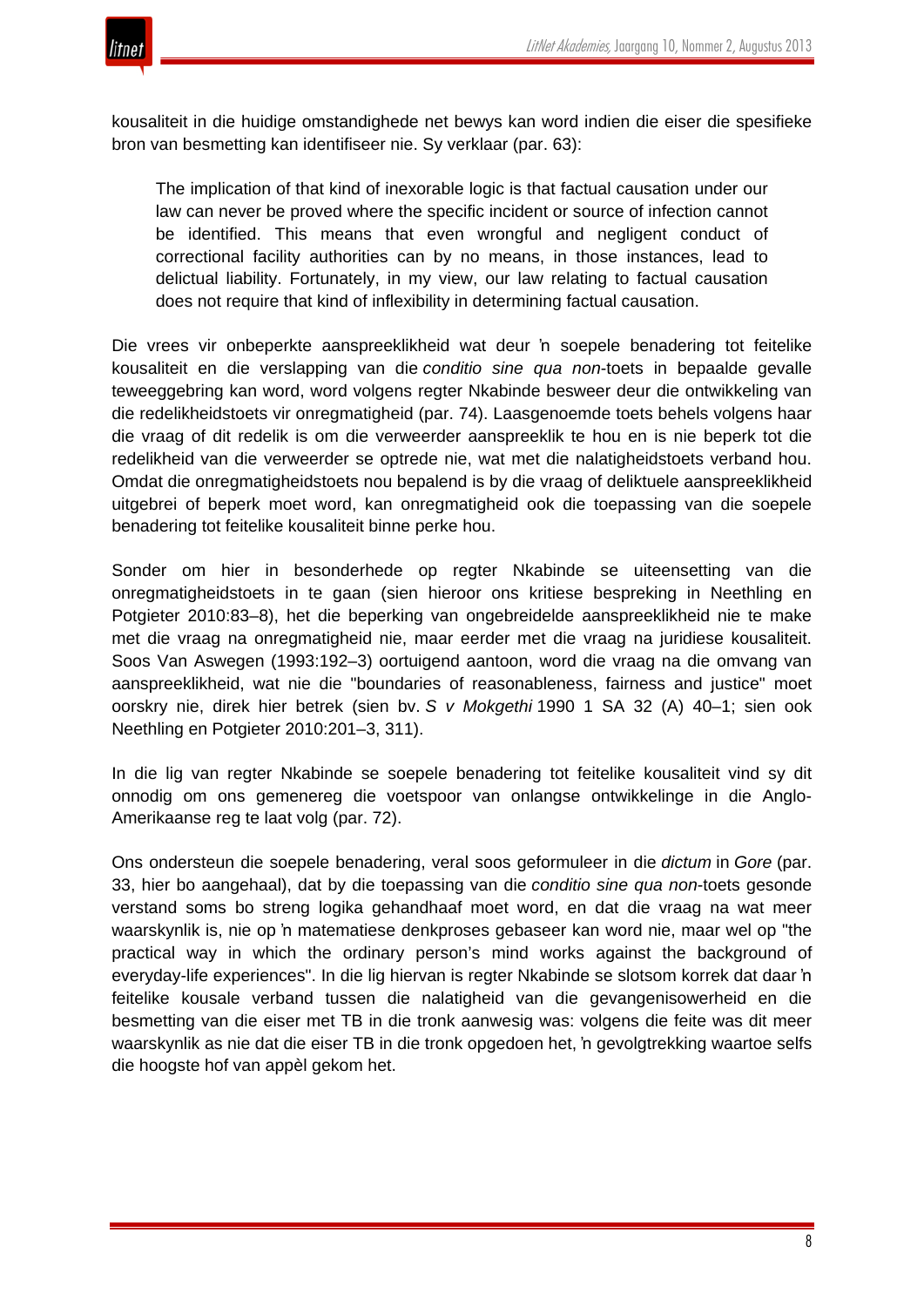

#### **3. Minderheidsuitspraak van die konstitusionele hof**

Regter Cameron stem in sy minderheidsuitspraak egter nie met die benadering van regter Nkabinde saam nie. Hy stel dit soos volg (par. 79):

In my view, on the facts before the High Court and the Supreme Court of Appeal, it cannot be said that it is more probable than not that "but for" the negligence of the prison authorities, Mr Lee would not have contracted tuberculosis (TB). The only conclusion possible on the evidence is that the prison authorities' negligent conduct increased the overall risk that Mr Lee would contract TB. But that should not lead to defeat for Mr Lee. In my view, our law should be developed to compensate a claimant negligently exposed to risk of harm, who suffers harm. But the delicate and difficult task of undertaking that development should start in the High Court, and should involve full assessment of the intricacies of a system of risk-based compensation. The case should therefore be remitted.

Volgens regter Cameron kan kers opgesteek word by die Anglo-Amerikaanse bronne waarna hy verwys (parr. 94 e.v.). Vir ons doeleindes is dit voldoende om sy bespreking van *Fairchild v Glenhaven Funeral Services Ltd; Fox v Spousal (Midlands) Ltd; Matthews v Associated Portland Cement Manufacturers (1978) Ltd* [2002] UKHL 22, [2003] 1 AC 32 te vermeld (par. 95). Ons beperk ons tot die *Fairchild*-geval. Hier was die eiseres se man, C, op verskillende tye en vir verskillende tydperke in diens van A en B. Gedurende hierdie periodes het C buitensporige hoeveelhede asbesstof ingeasem wat tot mesotelioma gelei het en waaraan hy later dood is. Omdat die eiseres nie volgens die tradisionele *but for*-toets kon bewys wie van A of B C se siekte feitelik veroorsaak het nie, het die Court of Appeal ([2002] 1 WLR 1053) die eis van die hand gewys. Die appèl na die House of Lords slaag egter. Hierdie hof beslis dat waar 'n werknemer blootgestel is aan die inaseming van asbesstof by verskillende werkgewers en op verskillende tye, in stryd met die werkgewers se plig om hom teen die risiko van die opdoen van mesotelioma te beskerm, en die risiko realiseer, maar die ontstaan van die siekte volgens huidige mediese kennis nie volgens die *but for*-toets aan enige besondere of kumulatiewe blootstelling toegeskryf kan word nie, 'n aangepaste benadering tot die bewys van feitelike kousaliteit geregverdig is. In sodanige geval is die bewys dat elke werkgewer se onregmatige versuim die risiko om die siekte op te doen wesenlik verhoog het, voldoende om die kousale vereistes vir aanspreeklikheid te vestig. Dienooreenkomstig kon die eiseres op 'n oorwig van waarskynlikheid bewys dat die kousale verband om die aanspreeklikheid van sowel A as B te vestig, aanwesig was (sien ook Neethling 2003:266–8; Loubser en Midgley 2010:82–3; Du Plessis 2010:548–50).

Vir Suid-Afrika is dit van belang dat 'n soortgelyke probleem reeds die aandag van Romeinse juriste geniet het.*Fairchild* (parr. 157−60) vermeld met verwysing na *D* 9 2 51 1 en *D 9 2 11 2* die geval van 'n slaaf wat sterf weens aanranding deur verskeie persone waar dit nie moontlik was om te bewys watter een van die aanranders die slaaf se dood veroorsaak het nie, en al die aanranders ingevolge die *actio legis Aquiliae* aanspreeklik gehou is. Lord Rodger of Earlsferry (par. 160) lewer soos volg kommentaar op hierdie geval: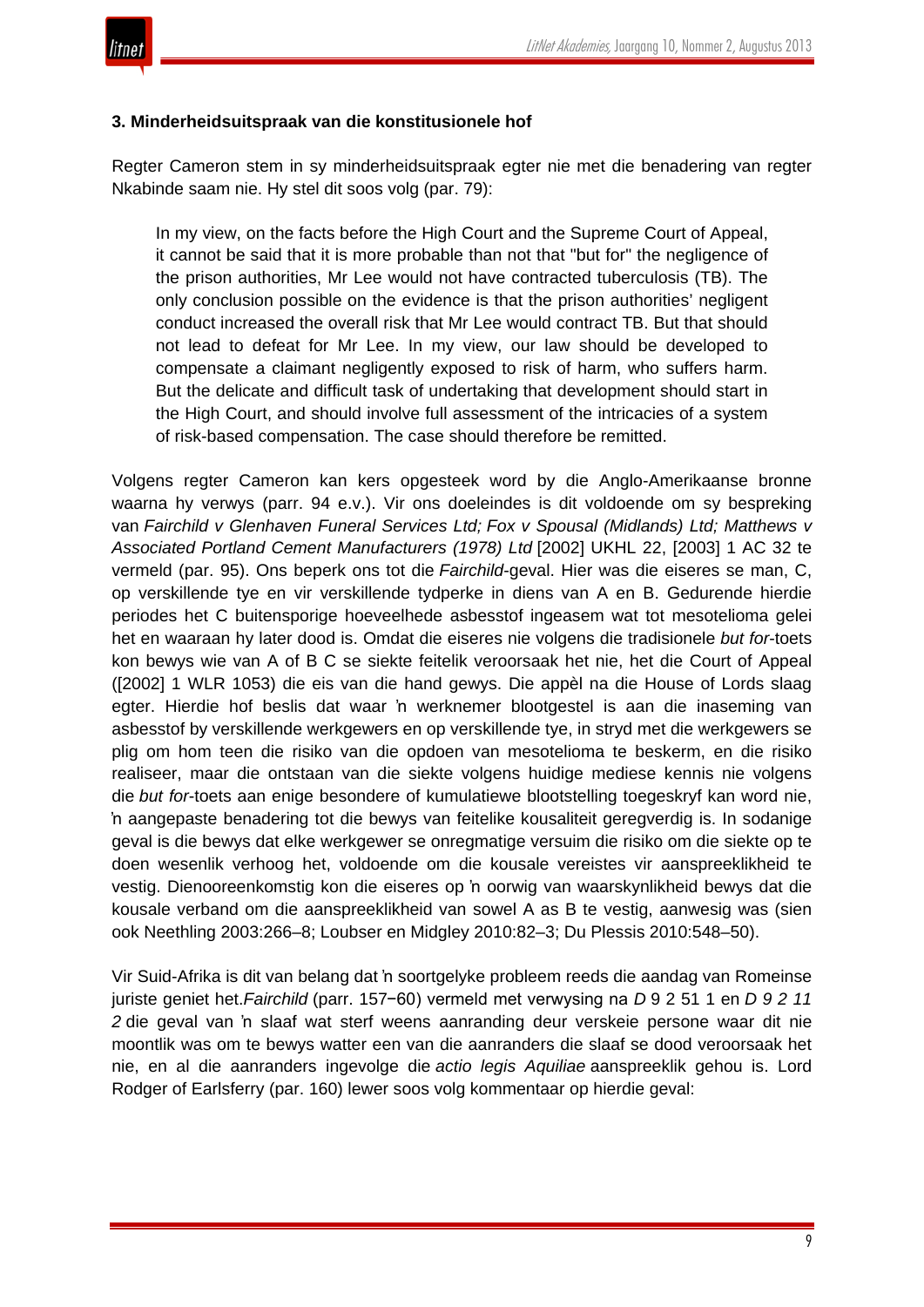would take from these passages the clear implication that classical Roman jurists of the greatest distinction saw the need for the law to deal specifically with the situation where it was impossible to ascertain the identity of the actual killer among a number of wrongdoers. If strict proof of causation were required, the plaintiff would be deprived of his remedy in damages for the death of his slave. In that situation, some jurists at least were prepared, exceptionally, to hold all of the wrongdoers liable and so afford a remedy to the owner whose slave had been killed.

Laastens kan ook die geval van die drie jagters genoem word. X, Y en Z is jagters in 'n woud wat dikwels deur stappers besoek word. Al drie van hulle skiet 'n skoot na 'n voël. Een koeël tref B wat in die woud gestap het. Terwyl daar geen twyfel is dat al drie die jagters nalatig opgetree het nie, is dit onduidelik wie van hulle die noodlottige skoot gevuur het. Die vraag ontstaan of die afhanklikes van B 'n onderhoudseis teen een of meerdere van die drie jagters het. Moderne regsisteme bied verskillende oplossings vir die probleem (Spier en Haazen 2000:127; ook Neethling 2003:264−5). Al die verskillende oplossings is deur die European Group on Tort Law (2005) oorweeg. Die Groep (art. 3:103(1)) doen die volgende oplossing vir die raaisel van die drie jagters aan die hand:

In the case of multiple activities, where each of them alone would have been sufficient to cause the damage, but it remains uncertain which one in fact caused it, each activity is regarded as a cause to the extent corresponding to the likelihood that it may have caused the victim's damage.

Dit beteken dat elkeen van die drie jagters in beginsel vir een derde van die onderhoudseis van B afhanklikes aanspreeklik is, aangesien die waarskynlikheid dat enige van die drie skote B se dood kon veroorsaak het, dieselfde is (sien ook Neethling 2003:265).

'n Toepassing van die geykte *but for*-toets, selfs in sy soepele gedaante, sou in al drie die voorbeelde hier bo daartoe gelei het dat aanspreeklikheid ontken word weens die afwesigheid van 'n feitelike kousale verband, omdat dit meer waarskynlik is dat die verweerder(s) nie die gewraakte gevolg veroorsaak het nie as omgekeerd. Dit is dan ook regter Cameron (par. 79, hier bo aangehaal) se gevolgtrekking in *Lee*.

Hierdie resultaat is egter onaanvaarbaar, omdat dit geregtigheid misken. Ten einde aanspreeklikheid te vestig waar feitelike kousaliteit ontbreek om sodoende 'n billiker en regverdiger bedeling te bewerkstellig, moet beleidsoorwegings ingespan word en die streng toepassing van ons deliksbeginsels versaak word (vgl. nietemin Du Plessis 2010:550; Loubser en Midgley 2010:84). Die enigste delikselement wat miskien hier toepassing kan vind, is regsoorsaaklikheid (Spier en Haazen 2000:150−4), waar die basiese vraag is of daar 'n voldoende noue verband tussen 'n persoon se gedrag en die slagoffer se skade is dat die skade die dader toegereken kan word met inagneming van beleidsoorwegings gebaseer op redelikheid, billikheid en regverdigheid (Neethling 2003<del>:2665</del> Neethling en Potgieter 2010:201−4). Ten einde te bepaal of sodanige verband bestaan, kan die verhoging van die risiko van skade deur die dader, soos deur regter Cameron aan die hand gedoen, sekerlik 'n beduidende rol speel (vgl. Loubser en Midgley 2010:80−1).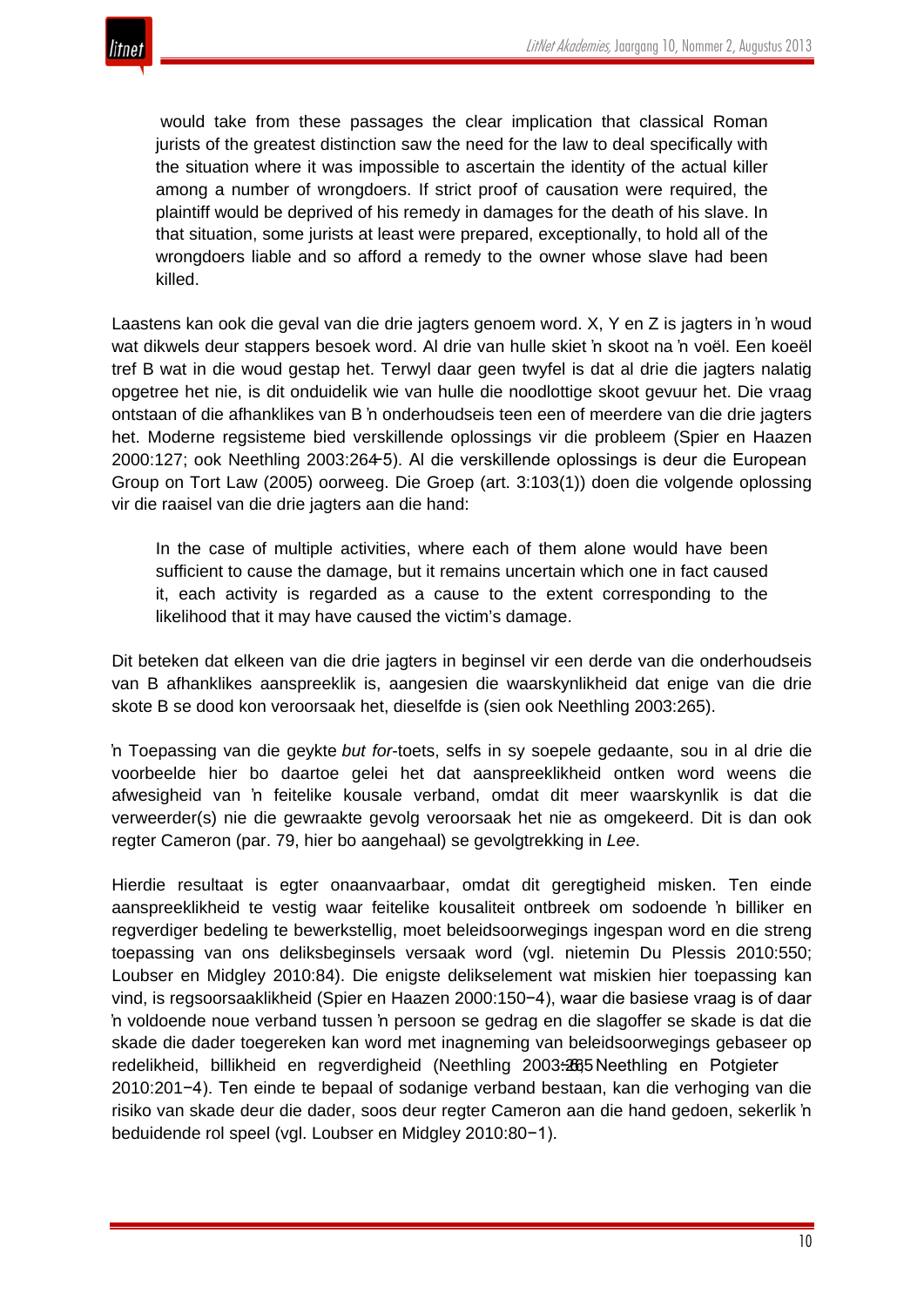

'n Mens wonder egter of hierdie moeilike kwessie nie eerder oor die boeg gegooi moet word van die vraag of dit redelik sou wees om die Aquiliese aksie in die omstandighede toe te laat om skadevergoeding te verhaal nie (sien Neethling en Potgieter 2010:87−8) – dus die vraag na die wenslikheid of noodsaaklikheid al dan nie om deliktuele aanspreeklikheid te erken (of uit te brei) selfs waar een van die delikselemente (in hierdie geval, feitelike kousaliteit) streng gesproke ontbreek. Daar bestaan immers reeds voorbeelde van (deliktuele) aanspreeklikheid vir skadevergoeding by strikte aanspreeklikheid waar skuld ontbreek, en by middellike aanspreeklikheid waar die verweerder hoegenaamd geen delik gepleeg het nie (Neethling en Potgieter 2010:275 e.v.). In die geval van die aanspreeklikheid van die drie jagters het 'n mens duidelik te make met 'n geval van 'n gedeeltelike aanspreeklikheid vir die delik van 'n ander, aangesien net een van die jagters inderdaad die dood van die broodwinner veroorsaak het (Neethling 2003:266). Dit is duidelik dat dit beleidsoorwegings is wat die deurslag gee by die toestaan of weiering van 'n skadevergoedingsaksie ondanks die oënskynlike aan- of afwesigheid van sekere delikselemente (sien bv.*Telematrix (Pty) Ltd t/a Matrix Vehicle Tracking v Advertising Standards Authority SA* 2006 1 SA 461 (HHA) en *Stewart v Botha* 2008 6 SA 310 (HHA); sien Neethling en Potgieter 2010:87‒8 vir 'n bespreking). Soos hier bo uitgewys, word weens oorwegings van redelikheid, billikheid en regverdigheid 'n mens se algemene gevoel van geregtigheid meer bevredig indien die Aquiliese aksie in gevalle soos *Lee*, die Romeinsregtelike slaaf en die drie jagters verleen word, selfs waar feitelike kousaliteit ontbreek.

#### **4. Gevolgtrekking**

Die meerderheid se beklemtoning dat 'n soepele benadering tot feitelike kousaliteit gevolg behoort te word, word verwelkom. Hierdie benadering hou in dat by die toepassing van die *conditio sine qua non*-toets, gesonde verstand soms bo streng logika gehandhaaf moet word; en dat die vraag na wat meer waarskynlik is, in 'n bepaalde geval nie op 'n matematiese denkproses gebaseer moet word nie, maar wel op die denkproses van die gewone mens teen die agtergrond van sy of haar alledaagse belewenisse.

'n Toepassing van die geykte *but for*-toets, selfs in sy soepele gedaante, kan in bepaalde gevalle (soos in *Fairchild*, die Romeinsregtelike slaaf en die drie jagters) daartoe lei dat aanspreeklikheid ontken word weens die afwesigheid van 'n feitelike kousale verband omdat dit meer waarskynlik is dat die verweerder(s) nie die gewraakte gevolg veroorsaak het nie as omgekeerd. Sodanige resultaat is egter onaanvaarbaar, omdat dit teen die regsgevoel indruis. Ten einde 'n regverdiger bedeling te bewerkstellig, is dit nodig om beleidsoorwegings in te span en die streng toepassing van ons deliksbeginsels, onder andere dat feitelike kousaliteit vir aanspreeklikheid geverg word, te versaak. Daar word aan die hand gedoen dat regsoorsaaklikheid in hierdie verband diens kan doen.